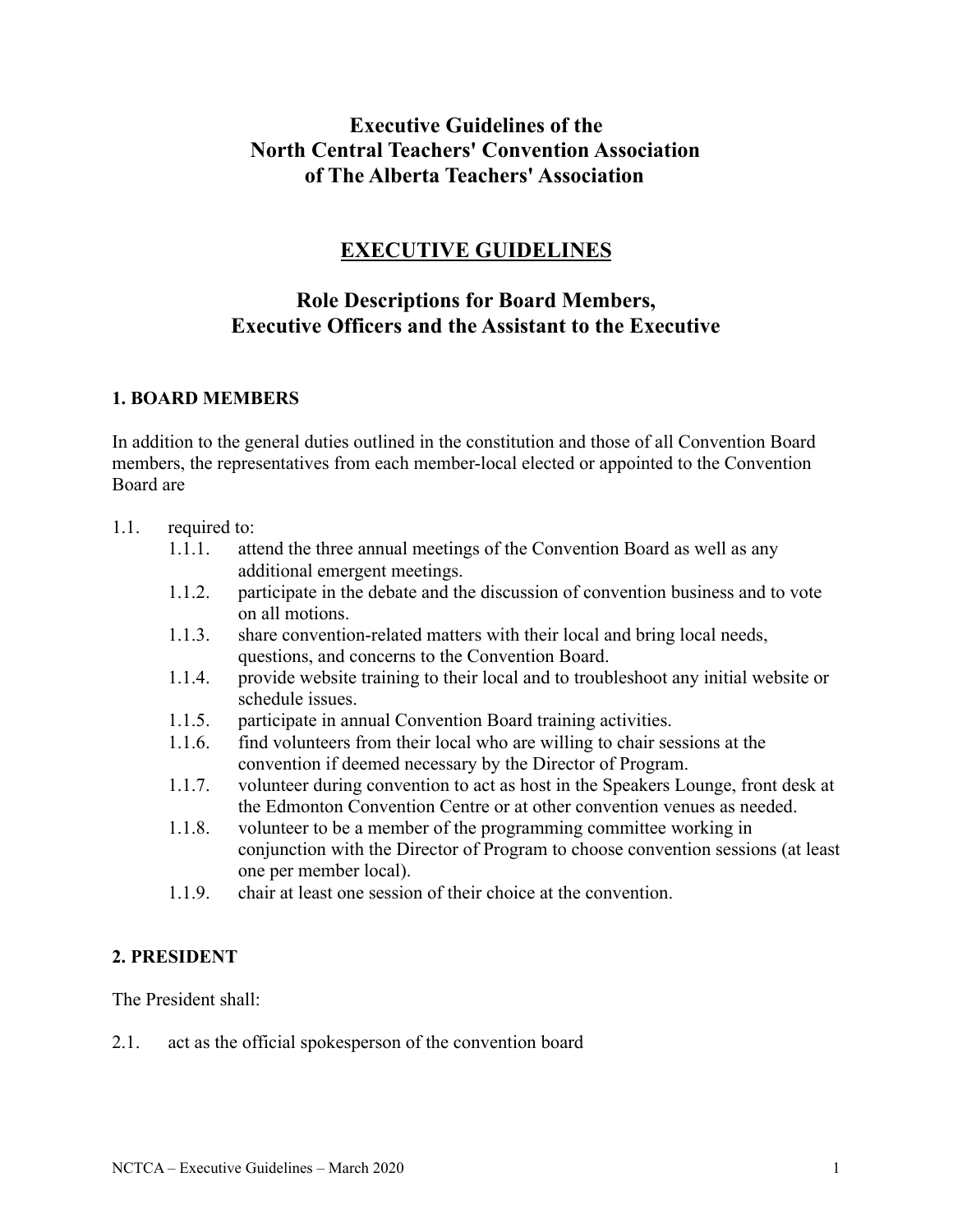- 2.2. ensure that the business and activities of the NCTCA are conducted efficiently.
	- 2.2.1. call and chair all board meetings three per year
	- 2.2.2. call and chair all executive committee meetings
	- 2.2.3. cast a vote in the event of a tie at all meetings.
	- 2.2.4. attend all program committee meetings.
	- 2.2.5. approve all agendas prior to executive and board meetings
	- 2.2.6. deal with any arising issues
- 2.3. work with the past president to book featured speakers.
	- 2.3.1. present to the Board proposed keynote speakers, their fees and expenses as approved by the program committee
- 2.4. write letters to local presidents, superintendents and others as required by circumstances and/or as directed by the Board or the executive committee.
	- 2.4.1. including invitations to the Members of the Legislative Assembly.
	- 2.4.2. requesting release time for speakers and executive members
- 2.5. serve as a liaison between the NCTCA and ATA or arrange for NCTCA representatives to:
	- 2.5.1. attend fall and spring convention meetings
	- 2.5.2. attend fall and spring PDAC
	- 2.5.3. attend Summer Conference
	- 2.5.4. receive and share the highlights of the post convention survey conducted by the **Association**
- 2.6. assume the following duties during convention
	- 2.6.1. attend pre convention meetings.
	- 2.6.2. to announce program changes (speakers, times, venues, etc.)
	- 2.6.3. introduce the opening keynote speaker(s).
	- 2.6.4. host or arrange for a host for the Partner in Education Luncheon
	- 2.6.5. attend partner organizations' events and activities as required.
- 2.7. apply for grants available through the ATA.
- 2.8. compile and submit Convention Annual Report to the ATA at the appropriate time.

### **3. PAST PRESIDENT**

The Past President shall:

3.1. assume the role of chairperson for NCTCA meetings in the absence of the president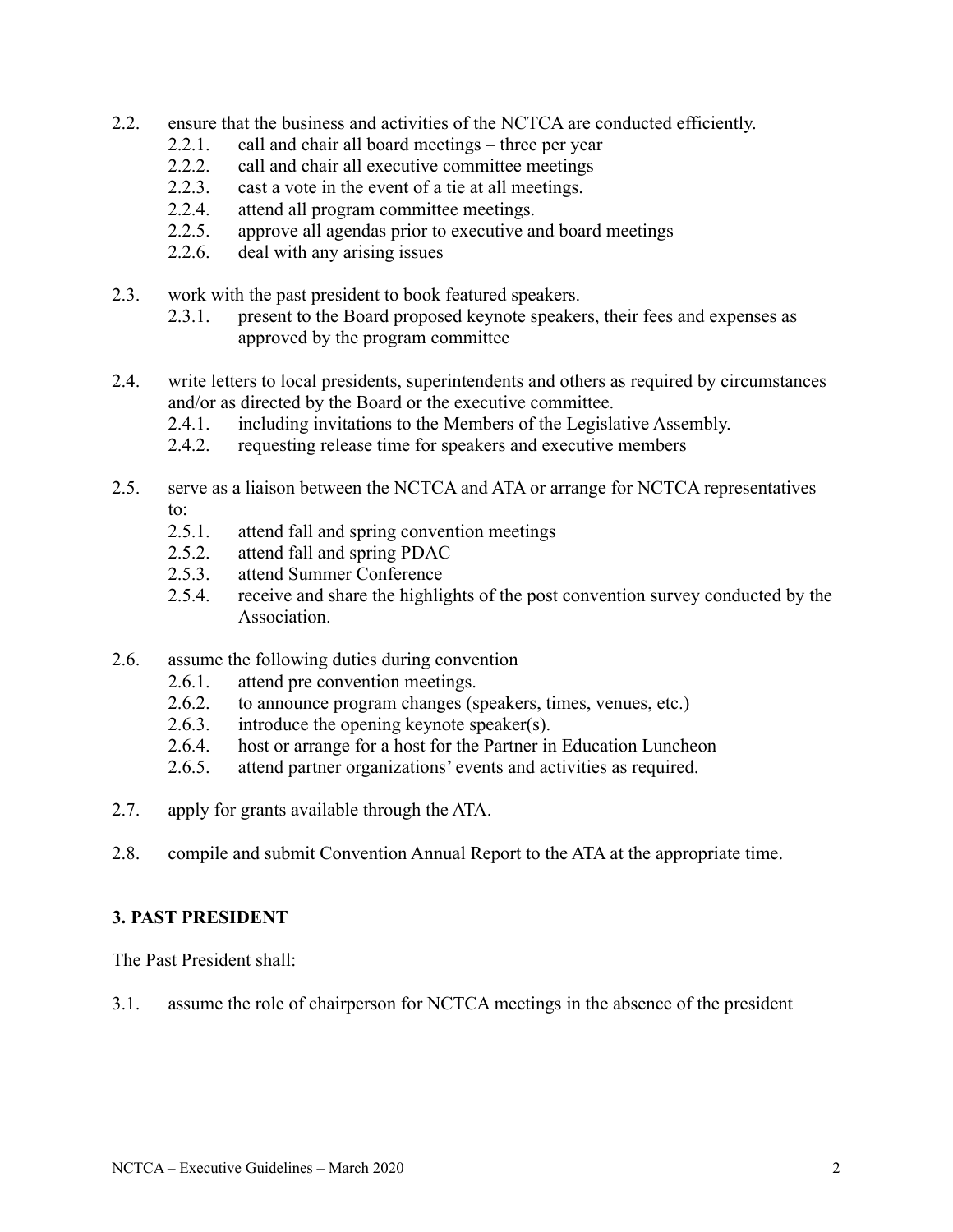- 3.2. chair the following NCTCA committees
	- 3.2.1. finance
		- 3.2.1.1. review major change of the actual budget as needed
		- 3.2.1.2. plan the proposed budget for the following convention year
	- 3.2.2. constitution review
		- 3.2.2.1. review guiding documents and make appropriate changes
		- 3.2.2.2. keep current documents available to all
	- 3.2.3. ad hoc committees where it is deemed that the advice and input of the past president is necessary
- 3.3. serve as a member to all other executive committees
- 3.4. in the absence of a treasurer, oversee the duties of the Finance Manager
	- 3.4.1. review the monthly bank reconciliation
	- 3.4.2. review all report before a meeting
- 3.5. be the lead contact with the ATA for guest registration
- 3.6. coordinate the workers during the 2 days of Convention
	- 3.6.1. in consultation with the Assistant to the Executive, hire temporary workers to be at the main venues
	- 3.6.2. create, in consultation with the Assistant to the Executive, a volunteer sign up sheet, to ensure that there is a sufficient number of board members to act as host/hostess for the Speaker Host Rooms
- 3.7. assume the following duties during convention:
	- 3.7.1. attend pre-convention meetings.
	- 3.7.2. ensure a schedule for volunteer is posted in the appropriate venues
	- 3.7.3. chair at least one session during the convention
	- 3.7.4. introduce the Honorary president during the opening Featured speaker
	- 3.7.5. welcome or arrange for someone to check in all guests arriving at the Convention desk

## **4. DIRECTOR OF PROGRAM**

The Director of Program shall:

- 4.1. oversee the convention program and timetabling
	- 4.1.1. call and chair all meetings of the program committee.
	- 4.1.2. inform the director of facilities of the dates of program meetings
	- 4.1.3. solicit Board members to serve on the program committee (with the goal of one representative from each member local) *NOTE: The program committee will consist of all members of the Executive committee and Board members, to be selected according to program need, from those Board members who volunteer at the spring Board meeting*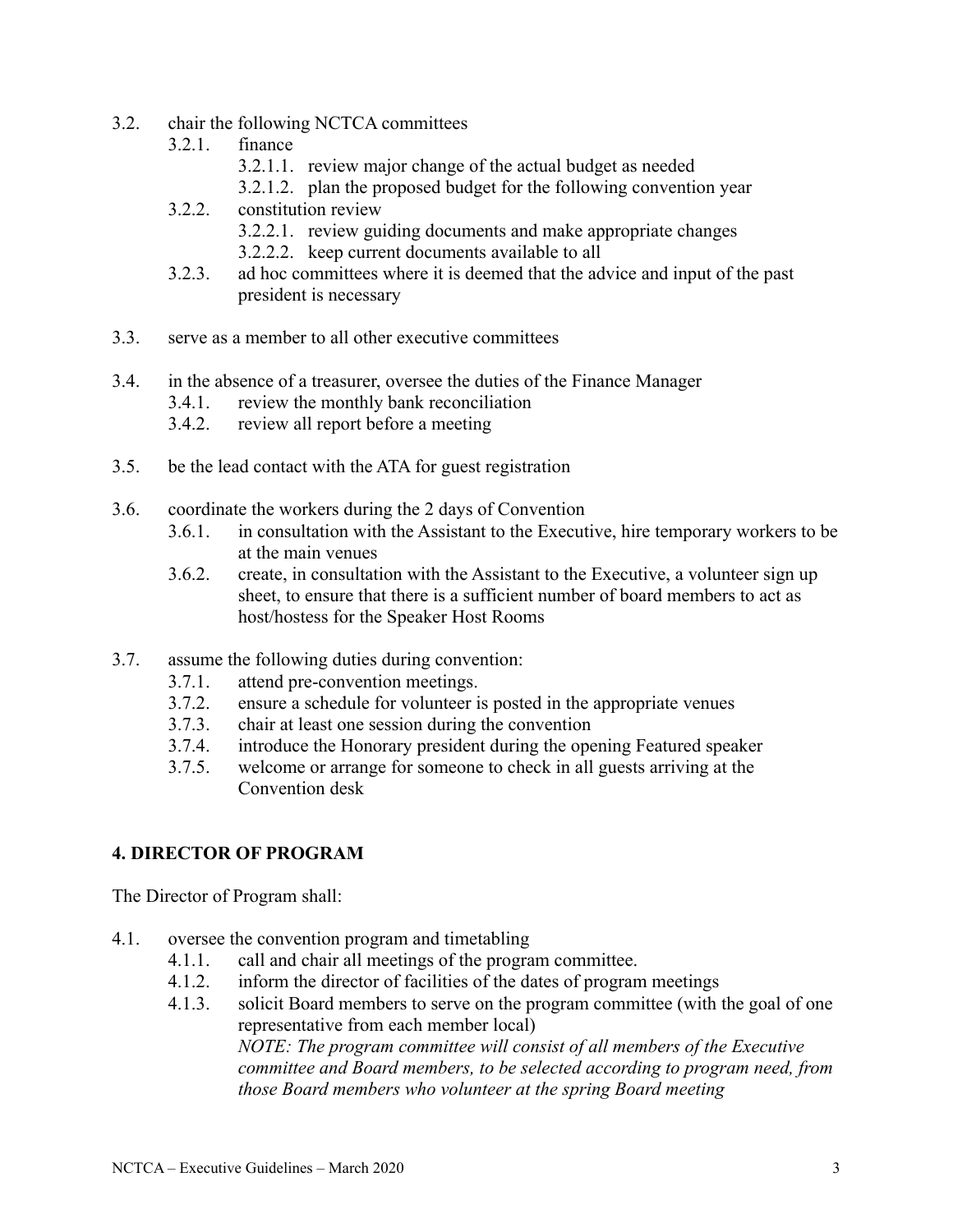- 4.1.4. ensure that the Assistant to the Executive receives and oversees data entry of speaker information to the website prior to committee meetings
- 4.1.5. call and chair the meeting to develop the timetable. This committee might include members of the Executive and the Assistant to the Executive
- 4.2. ensure the Assistant to the Executive is maintaining communication with speakers
	- 4.2.1. initial contact with speakers
	- 4.2.2. confirmation email to speakers (outlines day, time and location of presentation, fee, travel expenses, accommodation, audiovisual requirements, expenses, etc.)
	- 4.2.3. information package to speakers (including expense claim form, and instructions on how to access and use SCHED
	- 4.2.4. confirmation email to chairpersons through website
	- 4.2.5. letters requesting release time for speakers when required
	- 4.2.6. letters requesting permission for use of off-site venues
	- 4.2.7. ensure room set-up for speakers document is shared with the Director of Facilities to provide proper communication
	- 4.2.8. in consultation with the Assistant to the Executive, ensure that arrangements are made to provide gifts for speakers who will not be receiving an honorarium.
	- 4.2.9. with all venues.
	- 4.2.10. ensure that the Director of Facilities has accessed the list of speakers' audio-visual requirements to provide proper communication with the audio-visual provider
- 4.3. oversee the pre-registered sessions process
- 4.4. present program reports at the board meetings
- 4.5. assume the following duties during the Convention:
	- 4.5.1. chair a session
	- 4.5.2. greet speakers
	- 4.5.3. trouble-shoot program issues

### **5. SECRETARY**

The Secretary shall:

- 5.1. be generally familiar with the ATA's Privacy Policy and maintain records containing personal information in accordance with the legislation.
- 5.2. function as the primary communication link between the board members and the executive.
	- 5.2.1. forward any communication from Board members to appropriate Executive members and reply as instructed.
- 5.3. prepare and send any correspondence as directed by the President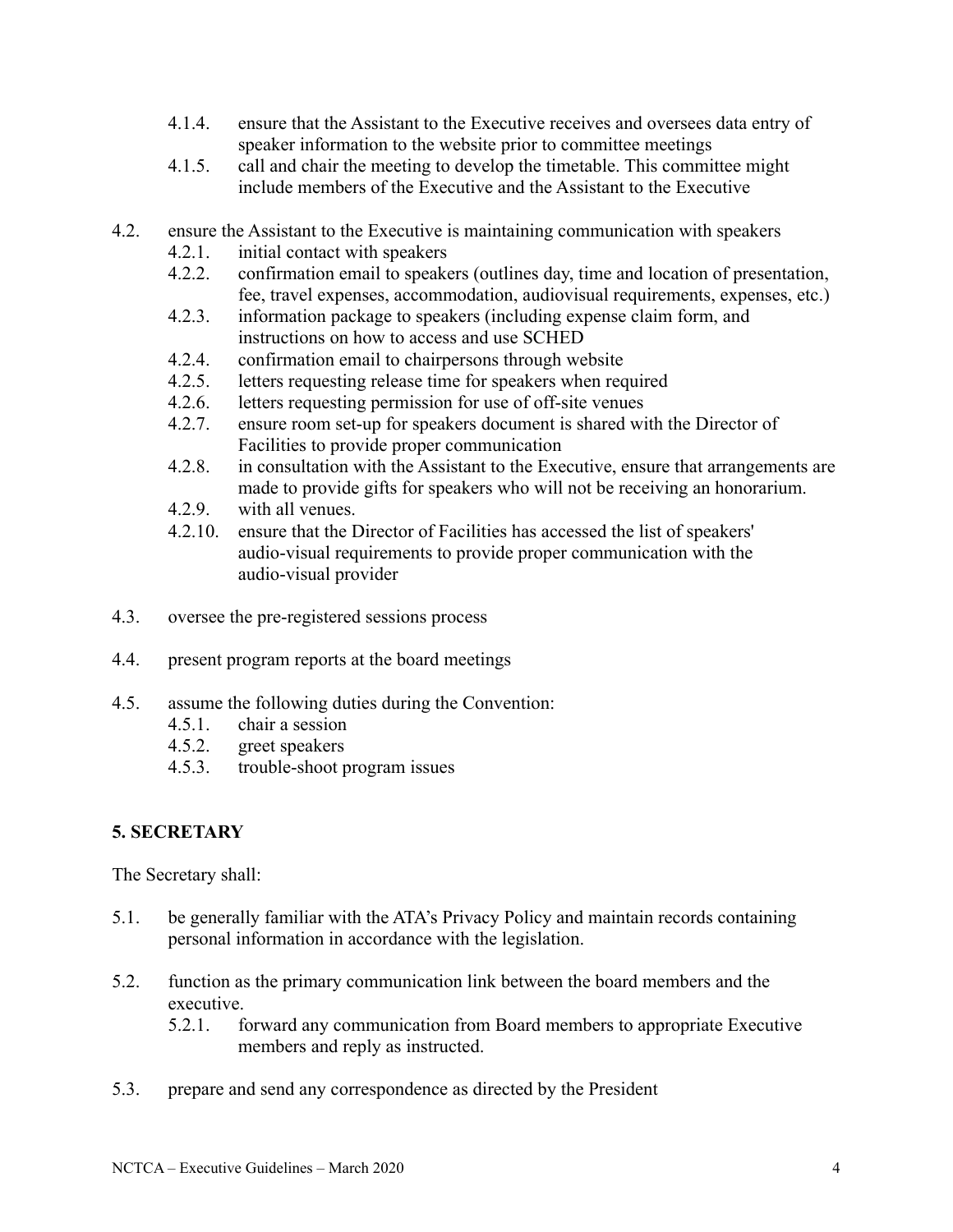- 5.4. prior to Board meetings
	- 5.4.1. prepare Notice of Meeting, agenda
	- 5.4.2. compile, edit and email executive reports and minutes of the previous Board meeting at least 7 days prior to meetings.
	- 5.4.3. prepare copies for Board member envelopes
- 5.5. keep record of attendance of representatives at Executive committee meetings, Board meetings and program committee meetings.
- 5.6. take minutes of Board, Executive committee and program committee meetings.
	- 5.6.1. prepare and distribute minutes of Board meetings to all Board members.
	- 5.6.2. forward copies of approved minutes of Board and Executive committee meetings to Barnett House and minutes of program committee meetings to ATA factotum.
- 5.7. maintain current copies of the Constitution, Policy and Standing Rules and Executive Guidelines.
	- 5.7.1. edit and forward changes, suggested by the committee, to the Constitution, Policies and Standing Rules and Executive Guidelines to Board members.
	- 5.7.2. edit and forward changes to the Constitution to Barnett House for approval by PEC.
- 5.8. ensure the online board data collection is up to date including
	- 5.8.1. board member names, addresses, phone numbers, email addresses, school contact information
	- 5.8.2. monitor local data containing contact information for the President, Secretary and Treasurer of each local.
- 5.9. notify the ATA when the schedule becomes available online
- 5.10. work with the Past President to arrange and manage the convention host room
- 5.11. work with the Executive to the Assistant and the Director of Facilities to organize the Partners in Education Luncheon.
- 5.12. assume the following duties during convention:
	- 5.12.1. attend pre convention meetings.
	- 5.12.2. chair a session during the convention
	- 5.12.3. host and ensure success of Partners in Education Luncheon

### **6. DIRECTOR OF COMMUNICATIONS**

The Director of Communications shall: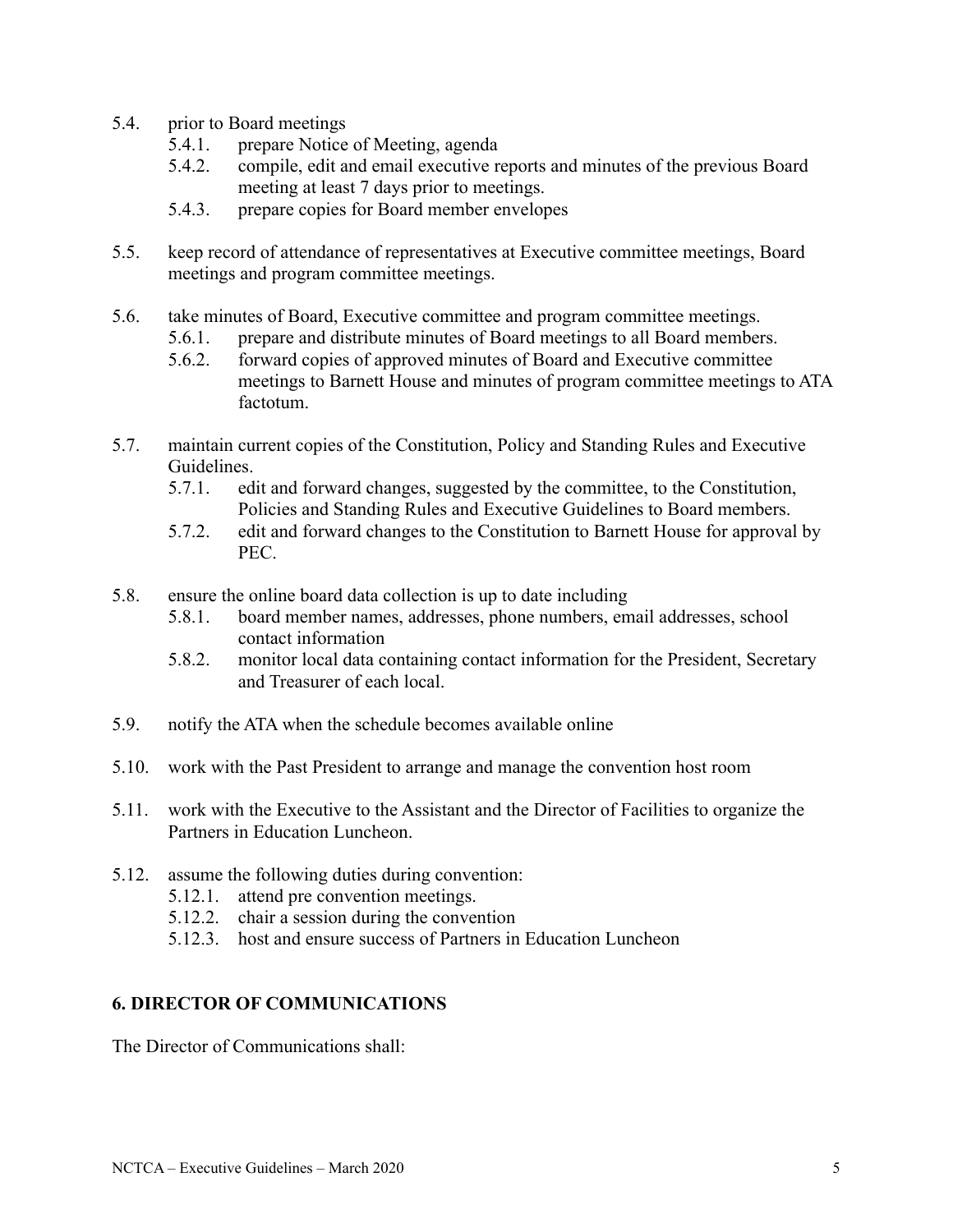- 6.1. be generally familiar with the ATA Privacy Policy and maintain records containing personal information in accordance with legislation
- 6.2. attend all Board and Executive meetings
- 6.3. design, order and oversee distribution of delegates, speakers, exhibitors and staff identifiers
- 6.4. ensure proper communication
	- 6.4.1. maintain social media presence including website, Facebook and twitter
	- 6.4.2. promote brand recognition and ensure brand integrity
	- 6.4.3. organize media coverage during the two convention days and forward the link to the online convention program to media contacts.

6.4.3.1. provide opportunities to media personnel to hold interviews

- 6.4.4. work with the Director of Program to ensure featured sessions are highlighted on the website, social media and printed promotion
- 6.5. organize and host the Pre-Convention Social Mixer 6.5.1. arrange venue, publicity and menu
- 6.6. seek sponsorship from approved ATA partners.
- 6.7. evaluation
	- 6.7.1. promote online evaluation participation including prizes.
	- 6.7.2. receive the post-convention evaluation report from the Assistant to the Executive in time to be presented at the spring Board meeting
- 6.8. assume the following duties during convention:
	- 6.8.1. attend pre convention meetings.
	- 6.8.2. maintain social media presence
	- 6.8.3. chair a session during the convention

### **7. DIRECTOR OF FACILITIES**

The Director of Facilities shall:

- 7.1. book venues for meetings of:
	- 7.1.1. executive committee
	- 7.1.2. board of directors
	- 7.1.3. program committee
	- 7.1.4. other committees as required
- 7.2. arrange, book and sign contracts for Convention venues and suppliers. These contracts should be signed at least one year in advance but multi-year contracts may be more appropriate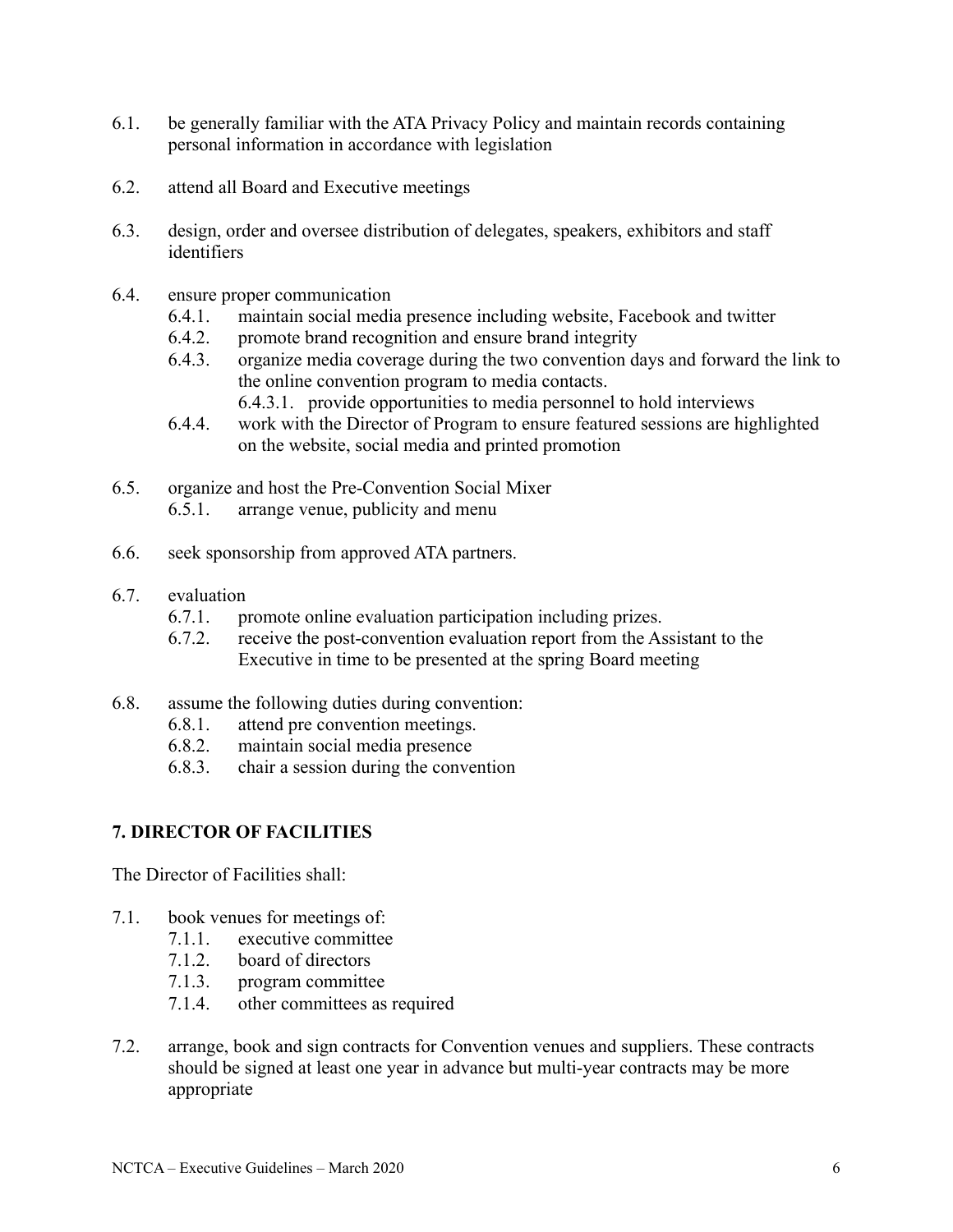- 7.2.1. the host hotel(s),
- 7.2.2. all venues
- 7.2.3. the audiovisual, electrical
- 7.2.4. display/show services providers.
- 7.3. coordinate food and beverage requirements ensuring dietary restrictions are considered
	- 7.3.1. for all meetings.
	- 7.3.2. for host room
	- 7.3.3. for the Partners in Education Luncheon
	- 7.3.4. other events as directed by the President
- 7.4. work in collaboration with the Assistant to the Executive to:
	- 7.4.1. confirm room set-ups and audiovisual needs for all sessions and send this information to the convention facilities and suppliers.
	- 7.4.2. coordinate flight arrangements with travel agent as per the speaker requirements and relay final confirmations to the speakers and Director of Program.
	- 7.4.3. make reservations for speakers and executive guest rooms as required. and relay final confirmations to Director of Program.
- 7.5. assume the following duties during convention:
	- 7.5.1. attend pre-convention meetings
	- 7.5.2. chair a session during the convention.
	- 7.5.3. coordinate security requirement for the Convention,
	- 7.5.4. keep in constant communication with a/v provider and Assistant to the Executive

### **8. DIRECTOR OF EXHIBITS**

The Director of Exhibits shall:

- 8.1. communicate with service suppliers to:
	- 8.1.1. obtain an exhibit booth floor plan and sets up booths for exhibitors,
	- 8.1.2. provide booth signage,
	- 8.1.3. ensure electrical services are available for the exhibitors.
	- 8.1.4. ensure audio-visual services are available for exhibitors.
	- 8.1.5. ensure that internet services are available for exhibitors
	- 8.1.6. to coordinate exhibitor move in and move out
	- 8.1.7. communicate with the Edmonton Conference Centre for the parking passes and the set up of display materials.
- 8.2. access the website to:
	- 8.2.1. ensure that the information is up to date for the current year, including all letters send to exhibitors via the email
	- 8.2.2. contact potential exhibitors as per the list from previous year(s),
	- 8.2.3. approve or reject exhibitor applications,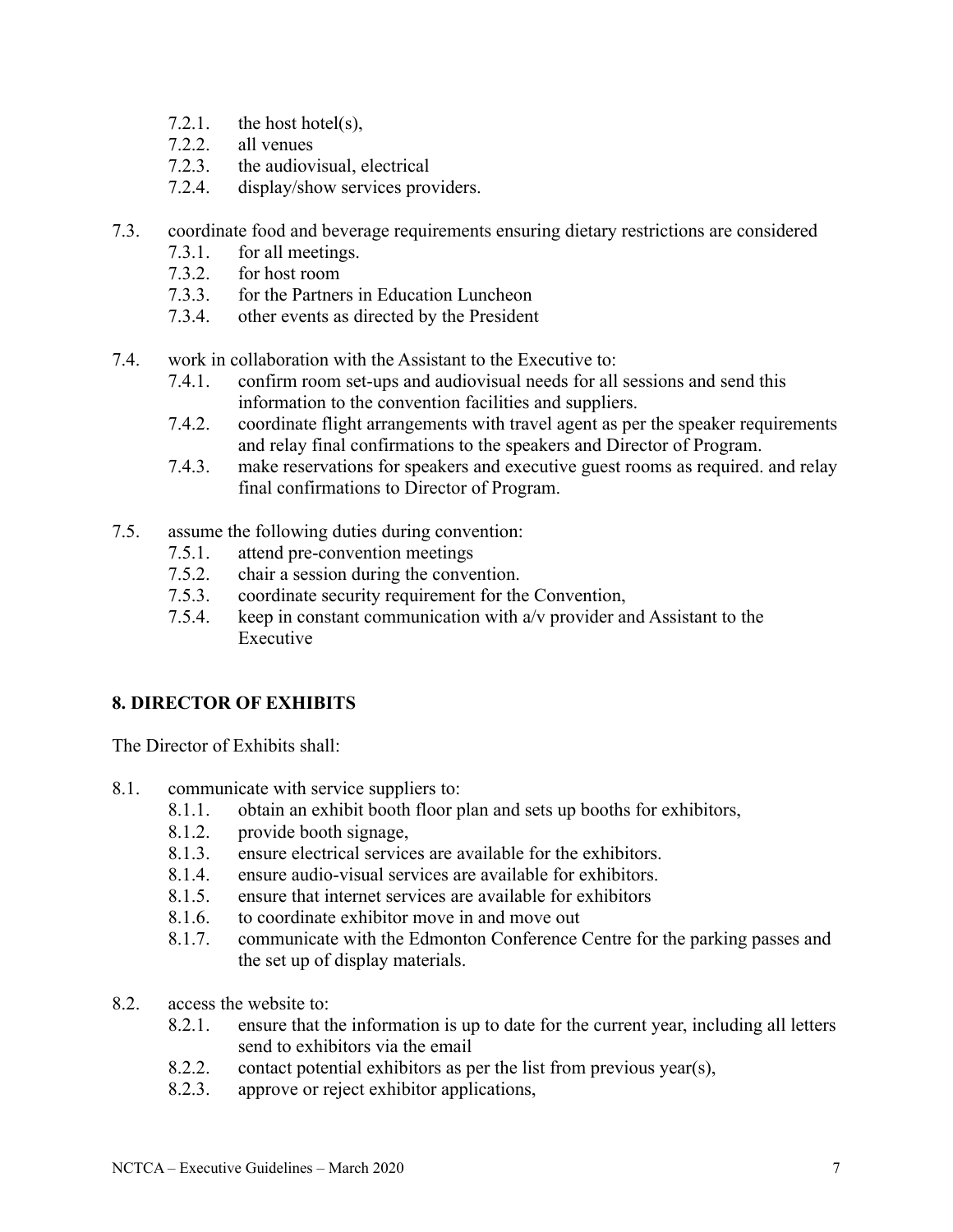- 8.2.4. oversee the collection all fees received from exhibitors,
- 8.2.5. maintain a database and record of exhibitors.
- 8.2.6. generates reminders via email prior to convention.
- 8.3. ensure exhibitor material is prepared
- 8.4. in the month prior to convention
	- 8.4.1. ensure that large convention signage is printed with correct and current information.
	- 8.4.2. arrange for ATA's banners to be on site for the Convention
- 8.5. assume the following duties during convention:
	- 8.5.1. attend pre-convention meeting at the Edmonton Convention Centre
	- 8.5.2. work with another Executive member to set up on the Wednesday preceding convention.
	- 8.5.3. welcome exhibitors and trouble-shoot during convention.
	- 8.5.4. solicit feedback from exhibitors.
	- 8.5.5. arrange for storage of reusable signage at the end of convention.
	- 8.5.6. work with Assistant to the Executive to ready the website for exhibitor registration for the following year.

### **9. TREASURER**

In the absence of a Treasurer, the Past President will assume the role of Finance advisor. A Finance Manager may be contracted to fulfill the duties of Treasurer.

The Treasurer shall:

- 9.1. serve as a member of the Executive committee, the budget committee and other committees as deemed desirable by the Executive committee
- 9.2. keep accurate records of all funds received and disbursed and take charge of the same
	- 9.2.1. journalize the receipts and disbursements in QuickBooks on a regular basis
	- 9.2.2. make all necessary disbursements as directed by the president, Board or executive committee
	- 9.2.3. monthly:
		- 9.2.3.1. reconcile bank statement with the convention's cheque book
		- 9.2.3.2. report any discrepancies to the executive committee
		- 9.2.3.3. reconcile PayPal statements with QuickBooks

### 9.2.4. quarterly:

- 9.2.4.1. complete and file the required GST forms with the federal government
- 9.2.4.2. pay or receive the appropriate amounts in order to balance the GST records
- 9.2.5. purchase and maintain records of executive member's software and computers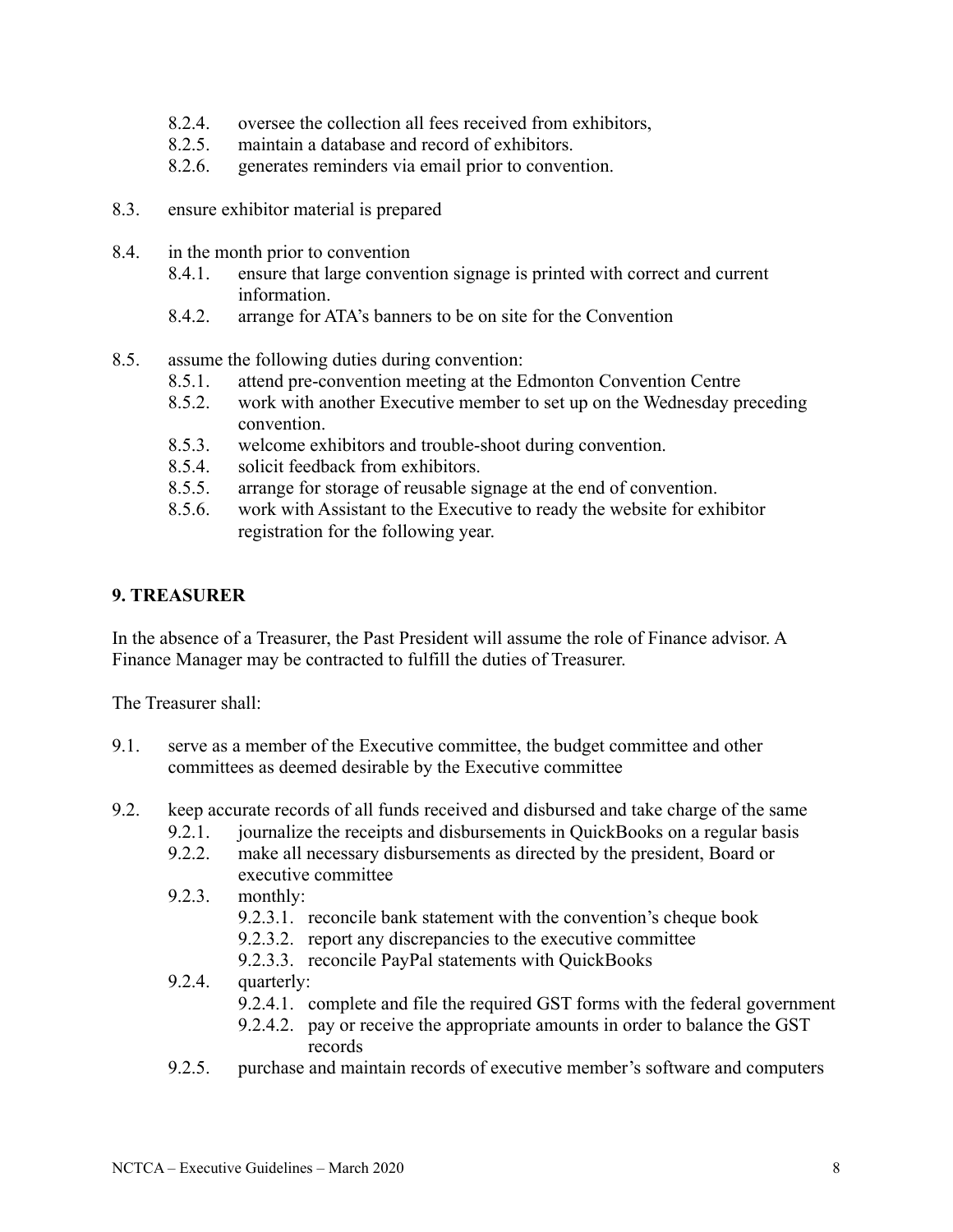#### 9.3. annually:

- 9.3.1. convene the Finance Committee in conjunction with the Past President to prepare the annual budget
- 9.3.2. present the annual budget to the executive committee and to the board (March-April meeting)
- 9.3.3. prepare and present to the convention Board and to the Secretary-Treasurer of locals, an audited financial statement and such financial statements as may be required. The audit is prepared after the year end (June 30).
- 9.3.4. inform the Treasurer of each member local of that locals annual levy and then collect and deposit the levy
- 9.3.5. arrange to have the year end financial records to be reviewed by a third party (accountants)
- 9.3.6. access grants available through the ATA for teachers of French
- 9.3.7. send to the ATA the list of honoraria paid to the executive committee, speakers and businesses before December
- 9.3.8. provide international speakers appropriate Canada Revenue Agency tax forms as required by the ATA
- 9.4. in conjunction with the Program Chair and Assistant to the Executive, review the Speaker Report for preparation of claim form for speaker honoraria and expenses at the **Convention**
- 9.5. assume the following duties during convention
	- 9.5.1. attend pre convention meetings
	- 9.5.2. provide payment to speaker for expenses and honoraria
	- 9.5.3. accept payment from outstanding guest registrations

### **10. ASSISTANT TO THE EXECUTIVE**

The Assistant to the Executive shall:

- 10.1. attend all Executive meetings, program committee meetings and other subcommittee as required
- 10.2. promptly forward all correspondence to the Executive member who will deal with the topic
- 10.3. work with the Director of Program to:
	- 10.3.1. update site pages, email templates and databases
	- 10.3.2. manage proposals
		- 10.3.2.1. ready the database
		- 10.3.2.2. assign review groups
		- 10.3.2.3. approve/decline proposals
	- 10.3.3. create sessions 10.3.3.1. prepare for timetabling meeting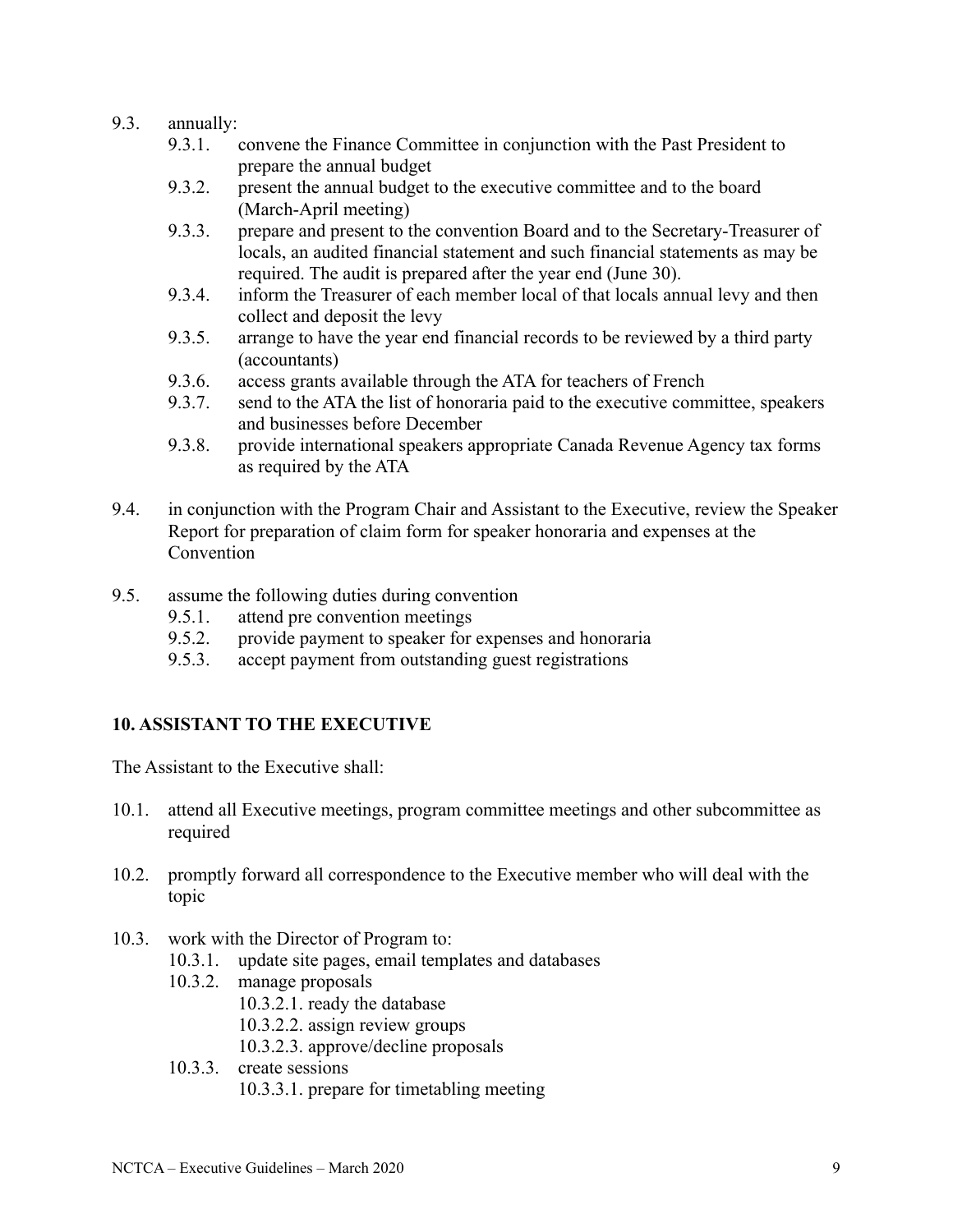- 10.3.3.2. input scheduling details in database
- 10.3.3.3. upload info to SCHED
- 10.3.3.4. create Physical education schedule to provide a balance program
- 10.3.4. work with related partners to book offsite locations
- 10.3.5. organize Pre-registered Sessions
	- 10.3.5.1. upload sessions to Eventbrite
	- 10.3.5.2. manage and deliver attendee list's for speakers
	- 10.3.5.3. send all notifications including offsite locations to speakers and attendees
	- 10.3.5.4. manage all cancelled sessions
	- 10.3.5.5. respond to speaker and attendee phone calls and email inquiries
- 10.3.6. oversee Speakers' Corner
	- 10.3.6.1. contact book seller with detailed information about speakers session and locations
	- 10.3.6.2. arrange set up of Speakers' Corner
- 10.4. work with Finance Manager to:
	- 10.4.1. create speaker report
	- 10.4.2. review all speaker details with both Finance Manager and Director of Program to ensure accuracy for event
	- 10.4.3. review list of speakers receiving gift cards and coordinate distribution
- 10.5. in consultation with the Director of Facilities:
	- 10.5.1. provide reports as needed
		- 10.5.1.1. room set ups for each venue
		- 10.5.1.2. A/V requirements
		- 10.5.1.3. travel details
		- 10.5.1.4. accommodation for Speakers
		- 10.5.1.5. special requests
	- 10.5.2. coordinate Partners In Education Luncheon
		- 10.5.2.1. confirm menu and pricing for Eventbrite and Sched
		- 10.5.2.2. arrange venue setup and special requests
	- 10.5.3. communicate frequently about any changes to program that affect reports
	- 10.5.4. meet with Venue contacts to verify venue details and scheduling
- 10.6. in consultation with the President:
	- 10.6.1. manage Feature Speakers details
		- 10.6.1.1. assist and follow up with scheduling and contract confirmations
		- 10.6.1.2. participate in Pre-convention speaker meetings
		- 10.6.1.3. assist and arrange any special requests necessary
	- 10.6.2. provide appropriate data required for grant and report submissions
	- 10.6.3. general requests as needed
- 10.7. in consultation with the Past President:
	- 10.7.1. manage Feature Speakers details
		- 10.7.1.1. assist and follow up with scheduling and contract confirmations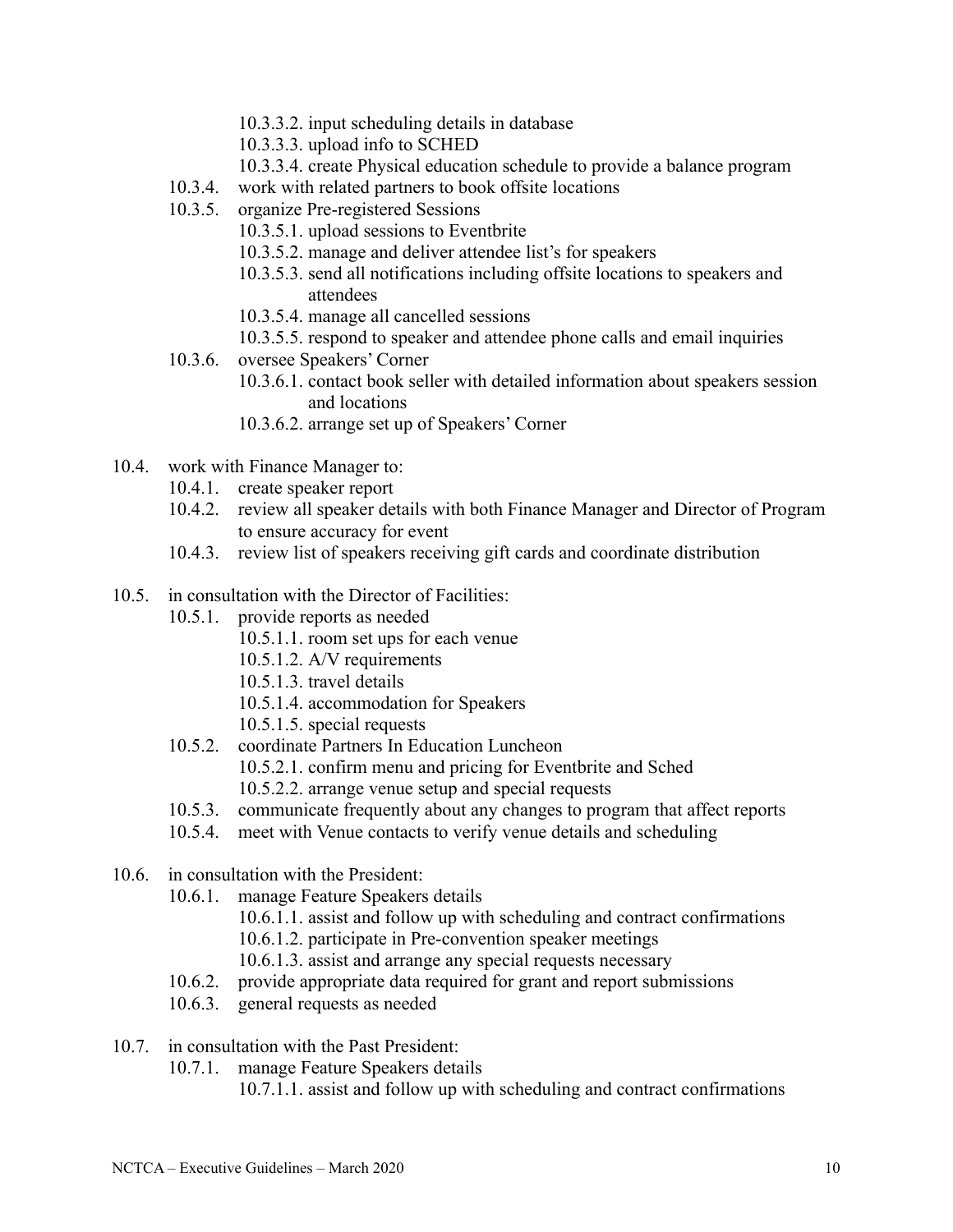- 10.7.1.2. participate in Pre-convention speaker meetings
- 10.7.1.3. assist and arrange any special requests necessary
- 10.7.2. create and manage volunteer online signup and organization
- 10.7.3. provide website access for Guest Registration and send invitations
- 10.7.4. assist with hiring temporary venue staff
- 10.8. in consultation with the Secretary:
	- 10.8.1. manage Partners in Education Luncheon
	- 10.8.2. get approval for menu and prices to the Director of Facilities
	- 10.8.3. organize online ticket sales, inviting local to buy
	- 10.8.4. confirm Attendee
	- 10.8.5. coordinate with the venue
	- 10.8.6. handle other details as required
- 10.9. work with Director of Communications on
	- 10.9.1. managing identifiers and ordering as needed
	- 10.9.2. inform on any changes needed to be communicated with delegates
- 10.10. liaise with website designers on:
	- 10.10.1. arranging and attending site related meetings
	- 10.10.2. contacting and working with designers for any immediate issues related to the running of mynctca.com
	- 10.10.3. sharing and problem-solving issues for the continued efficiency of the site
	- 10.10.4. reviewing invoices for work that has been completed
- 10.11. two weeks prior to Convention, in cooperation with the NCTCA executive, coordinate the logistics of the convention event
	- 10.11.1. prepare various signage (Speakers corner signs, wifi signage etc)
	- 10.11.2. review program for over subscribed sessions and adjust schedule if it allows
	- 10.11.3. arrange for an Executive member to pick up gift cards
	- 10.11.4. organize thank you cards and gifts to be given out
- 10.12. assume the following duties during convention:
	- 10.12.1. attend all pre-convention meetings
	- 10.12.2. trouble shoot program issues
	- 10.12.3. coordinate speakers' timelines
	- 10.12.4. assign duties to hired staff
	- 10.12.5. keep in constant communication with a/v provider and Director of Facilities
	- 10.12.6. work with Director of Exhibits to ready the website for exhibitor registration for the following year
	- 10.12.7. arrange last minute set ups for special requests